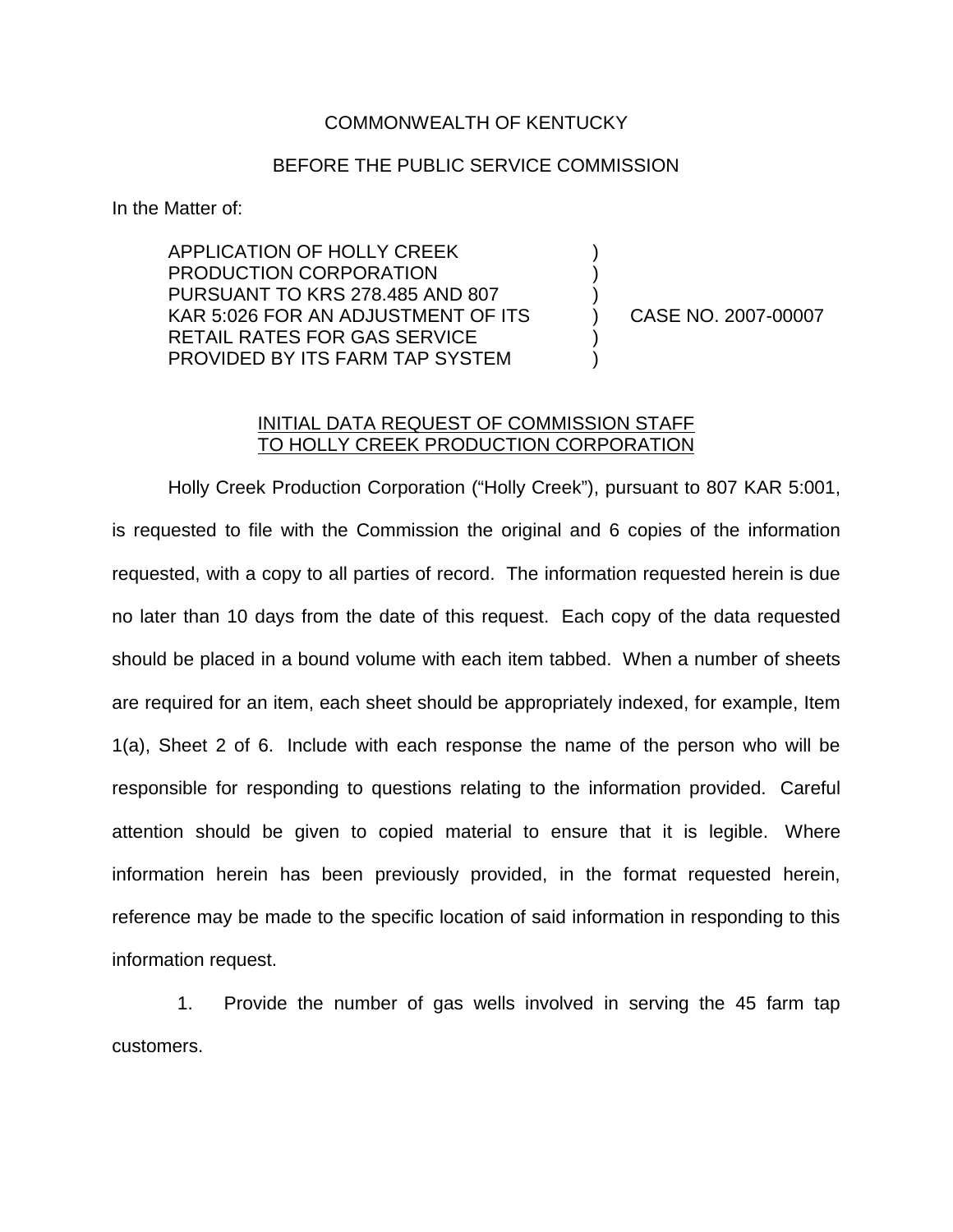2. Refer to Exhibit 1, Farm Tap Gas Usage, Mcf, Year 2005. The exhibit shows an average usage by farm tap customers for the period June through September, 2005 of less than 2 Mcf/month per customer. Explain why Holly Creek is proposing to charge every customer a minimum of 2 Mcf per month.

3. Refer to Exhibit 2 of the amended application.

a. Explain why Holly Creek chose to develop its gas cost based on the Columbia Gas Transmission Corp. Appalachian Index.

b. Is the quality of gas in Columbia Gas Transmission's pipeline equivalent to gas that Holly Creek provides to its farm tap customers?

c. If the answer to part (b) is no, provide a comparison of the quality of the two commodities.

4. Refer to Schedule I, Well Operator Cost.

a. Explain the basis for the assumptions used in the calculation.

b. Overtime is listed as 3 hours. Explain whether the estimate is per year, per customer, or the total number of overtime hours for the year.

5. Refer to Schedule 2, Administrative Personnel and Home Office Costs.

a. Explain the basis for the home office rent expense.

b. Explain the basis for parking expense.

c. Explain what is included in the one-half day per week estimate under expenses.

d. Provide a list of any other businesses which operate out of this home office.

6. Refer to Schedule 3.

-2- Case No. 2007-00007